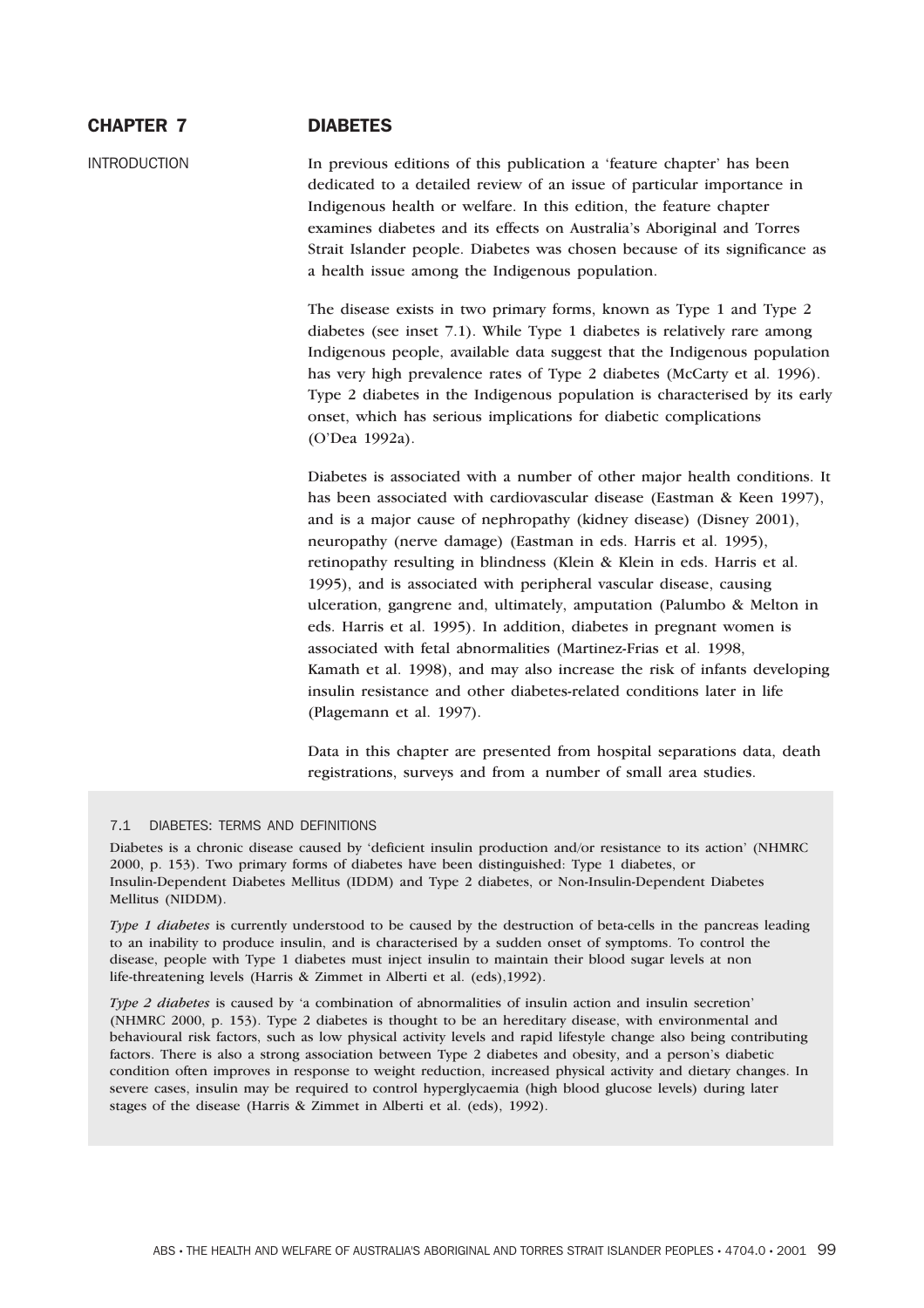#### 7.1 DIABETES: TERMS AND DEFINITIONS *continued*

Another form of the disease, gestational diabetes, is very similar to Type 2 diabetes, although it is usually only present for the duration of pregnancy. A number of obstetric complications for mother and baby may arise as a result of diabetes during pregnancy, including an increased risk of difficulties associated with labour and delivery. Other obstetric complications may include hypertension (high blood pressure), urinary tract infections, uterine bleeding, and premature birth (McMahon et al. 1998). Children born to women with diabetes are at increased risk of fetal malformations, fetal distress, and neonatal complications (Martinez-Frias et al. 1998, Kamath et al. 1998). They also appear to be at greater risk of developing susceptibility to IGT (Impaired Glucose Tolerance) and insulin resistance later in life (Plagemann et al. 1997).

In January 1999 the International Classification of Diseases 9th Revision (ICD-9) was replaced by ICD-10 for cause-of-death coding. For reporting of hospital diagnoses, an Australian Modification of ICD-10 was introduced in NSW, Victoria, NT and ACT in July 1998, and in the remaining Australian States in July 1999. The changes included a move from the treatment-based classification of insulin-dependent diabetes and non-insulin-dependent diabetes to the cause-based classification of Type 1 and Type 2 diabetes. Hospitalisation and mortality data presented in this chapter have been mapped to correspond with the ICD-10 classification (see Explanatory Notes).

| PREVALENCE OF DIABETES       | Data about the prevalence of diabetes within the Australian community<br>have recently been published in the Australian Diabetes, Obesity and<br>Lifestyle (AusDiab) Report (International Diabetes Institute 2001).<br>AusDiab is the first national study of the prevalence of diabetes in the<br>Australian population. At this stage, reliable information about the<br>prevalence of the disease in the Aboriginal and Torres Strait Islander<br>population is not available at the national level because of data quality<br>and availability problems (see below). The information presented in this<br>section comes from a range of sources that, despite the data limitations,<br>provide a substantial amount of evidence indicating the prevalence of<br>diabetes is considerably higher among Aboriginal and Torres Strait<br>Islander people than the whole of the Australian population. |
|------------------------------|---------------------------------------------------------------------------------------------------------------------------------------------------------------------------------------------------------------------------------------------------------------------------------------------------------------------------------------------------------------------------------------------------------------------------------------------------------------------------------------------------------------------------------------------------------------------------------------------------------------------------------------------------------------------------------------------------------------------------------------------------------------------------------------------------------------------------------------------------------------------------------------------------------|
| Hospital visits for diabetes | Hospitalisation statistics provide insights into the level of diabetes in the<br>community but are not a measure of prevalence, as not all people with<br>diabetes are hospitalised. It should also be noted that hospitalisation<br>statistics are affected by the fact that the number of Indigenous people<br>who are correctly identified is lower than the true number of Indigenous<br>patients (see Chapter 6).                                                                                                                                                                                                                                                                                                                                                                                                                                                                                  |
|                              | Nationally, in 1998–99, there were more than 1,600 separations from<br>hospital (see Glossary for definitions) for Type 1 and Type 2 diabetes for<br>people who were identified as Indigenous. Nearly 75% of these were for<br>Type 2 diabetes. Based on rates for the total Australian population, there<br>were 10 times as many hospital separations as expected for Type 2<br>diabetes for Indigenous males, and nearly 15 times as many for<br>Indigenous females (see inset 8.1 for an explanation of 'expected').                                                                                                                                                                                                                                                                                                                                                                                |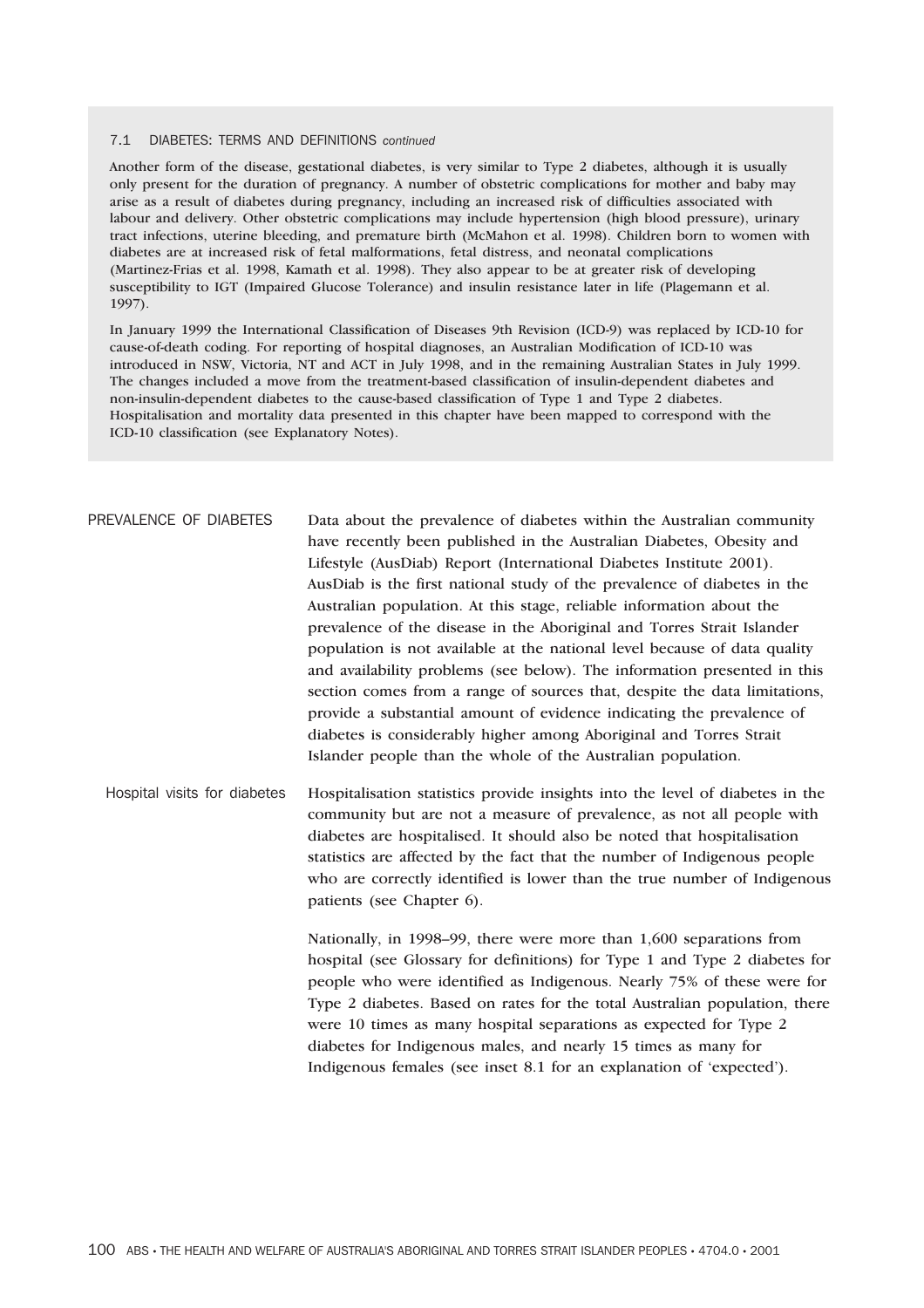#### 7.2 HOSPITAL SEPARATIONS FOR DIABETES — 1998–99(a)

|                      | Indigenous males        |     |                                                            | Indigenous females |                         |                                                            |
|----------------------|-------------------------|-----|------------------------------------------------------------|--------------------|-------------------------|------------------------------------------------------------|
|                      | Observed<br>separations |     |                                                            |                    | Observed<br>separations |                                                            |
|                      | no.                     | %   | Age-<br>standardised<br>hospital<br>separation<br>ratio(b) | no.                | %                       | Age-<br>standardised<br>hospital<br>separation<br>ratio(b) |
| Type 1 diabetes      | 194                     | 27  | 1.8                                                        | 222                | 24                      | 2.0                                                        |
| Type 2 diabetes      | 523                     | 72  | 10.3                                                       | 693                | 75                      | 14.5                                                       |
| Diabetes mellitus(c) | 722                     | 100 | 4.6                                                        | 928                | 100                     | 5.9                                                        |

(a) Based on principal diagnosis. Data are from public and most private hospitals.

(b) Age-standardised hospital separation ratio is calculated as observed hospital separations divided by expected hospital separations, based on all Australian age-, sex-, and cause-specific rates.

(c) Includes other types of diabetes mellitus and unspecified types of diabetes mellitus. Excludes hospitalisation for gestational diabetes.

*Source: AIHW National Hospital Morbidity Database.*

Deaths from diabetes The number of deaths due to diabetes provides an indication of the burden of the disease in the population. There are, however, data quality issues in relation to the way diabetes is recorded on cause-of-death forms (see below 'Data quality and availability') as well as underestimation of the numbers of Indigenous people recorded in overall death registration data (see Chapter 8).

> In 1997–99, in Queensland, South Australia, Western Australia and Northern Territory, diabetes was recorded as the underlying cause of death for 328 people identified as Indigenous. These deaths represented 6% of all male deaths and 10% of all female deaths recorded as Indigenous, in these jurisdictions. A further 423 deaths of Indigenous people were reported with diabetes as an associated cause (see Chapter 8 for an explanation of 'underlying' and 'associated' cause). For the period 1997–99, the identification of Indigenous people in the death registrations data of other States and Territories was of insufficient quality to be included (see Chapter 8).

Table 7.3 shows that the standardised mortality ratio (SMR) for diabetes was 10 for Indigenous males and 13.5 for Indigenous females. The SMR for Type 2 diabetes was much higher than for Type 1 diabetes (see inset 8.1 for an explanation of SMR).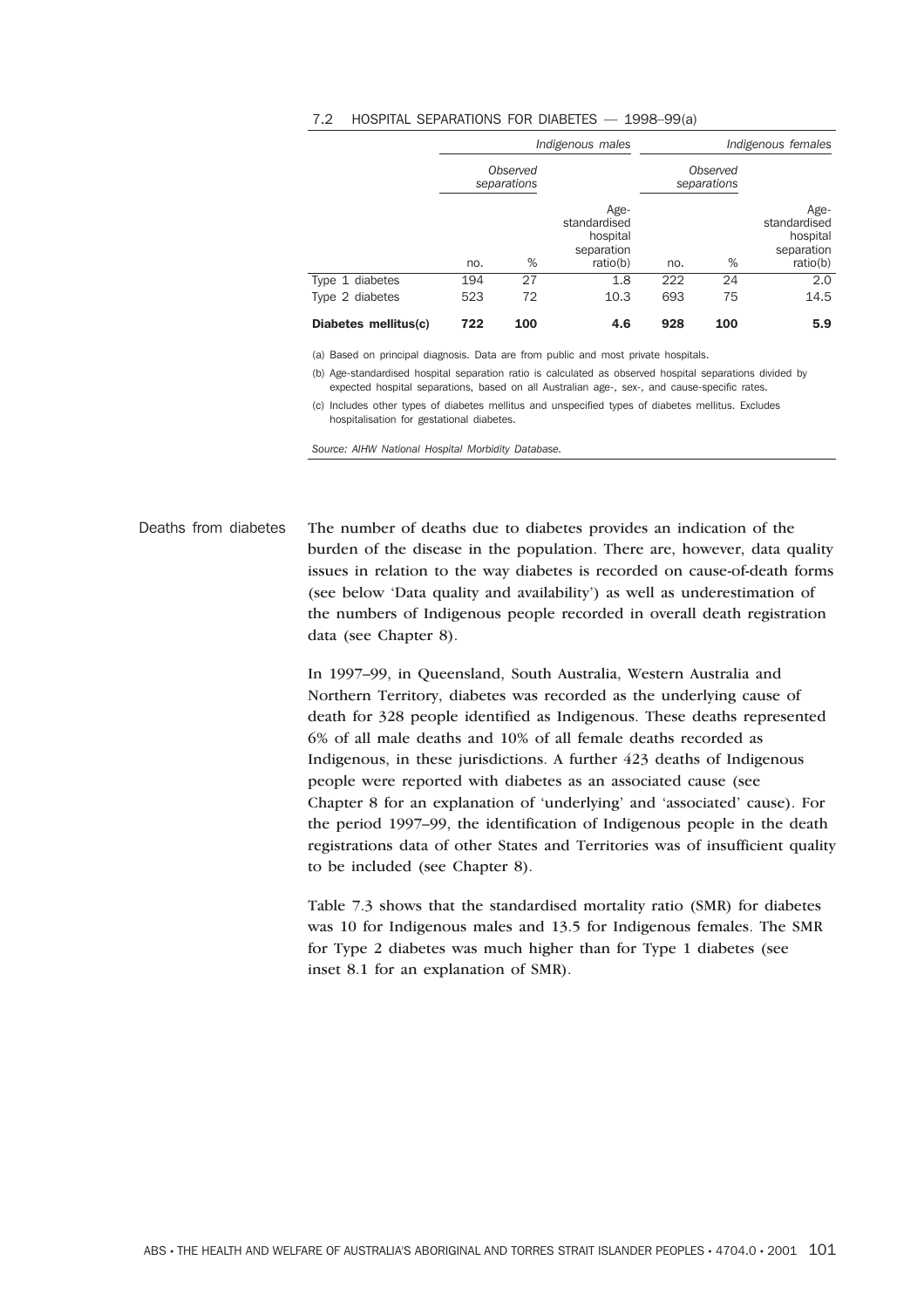#### 7.3 DEATHS FROM DIABETES(a)—1997–99

|                      | Indigenous males |     |        | Indigenous females |     |        |  |
|----------------------|------------------|-----|--------|--------------------|-----|--------|--|
|                      | Observed deaths  |     |        | Observed deaths    |     |        |  |
|                      | no.              | %   | SMR(b) | no.                | %   | SMR(b) |  |
| Type 1 diabetes      | 10               |     | 4.4    | 11                 | 6   | 5.9    |  |
| Type 2 diabetes      | 66               | 44  | 16.5   | 71                 | 40  | 19.7   |  |
| Other diabetes(c)    | 74               | 49  | 8.4    | 96                 | 54  | 12.5   |  |
| Diabetes mellitus(d) | 150              | 100 | 10.0   | 178                | 100 | 13.5   |  |

(a) Based on underlying cause of death. Data from Queensland, South Australia, Western Australia and the Northern Territory combined. Based on year of registration.

(b) Standardised mortality ratio is calculated as observed deaths divided by expected deaths, based on all Australian age, sex, and cause-specific rates.

(c) Includes deaths due to other types of diabetes mellitus and unspecified types of diabetes mellitus. (d) Excludes deaths due to gestational diabetes.

*Source: ABS data available on request, Deaths Registration Database.*

## Deaths from diabetes *continued*

Graph 7.4 shows that from age 25 onwards, the death rate for Indigenous people is higher than the death rate for the total population. This reflects the earlier onset of diabetes for Indigenous people.





(a) Based on underlying cause of death. Data are for the years 1997-99 combined, based on year of registration.

(b) Per 100,000 people.

(c) Indigenous data are for usual residents of Queensland, South Australia, Western Australia and the Northern Territory combined.

*Source: Data available on request, ABS Deaths Registration Database.*

Of 328 deaths recorded with diabetes as the underlying cause, 41% had ischaemic heart disease listed as an associated cause, 26% listed other forms of heart disease and renal disease was an associated cause in 38% of deaths (ABS data available on request, Deaths Registration Database).

Surveys and other studies Some 3.5% of males and 4.7% of females in the 1994 National Aboriginal and Torres Strait Islander Survey (NATSIS) reported having diabetes as a long-term health condition. After age 45, however, this figure increased to 17% for Indigenous males and 23% for Indigenous females. Although results for non-Indigenous people are not available from the NATSIS, the 1995 National Health Survey (NHS) estimates the prevalence rate of diabetes (reported at any time during the respondent's life) to be 6.2% for all Australian males over 45 and 5.3% for all Australian females over 45 (ABS 1996, ABS 1997b).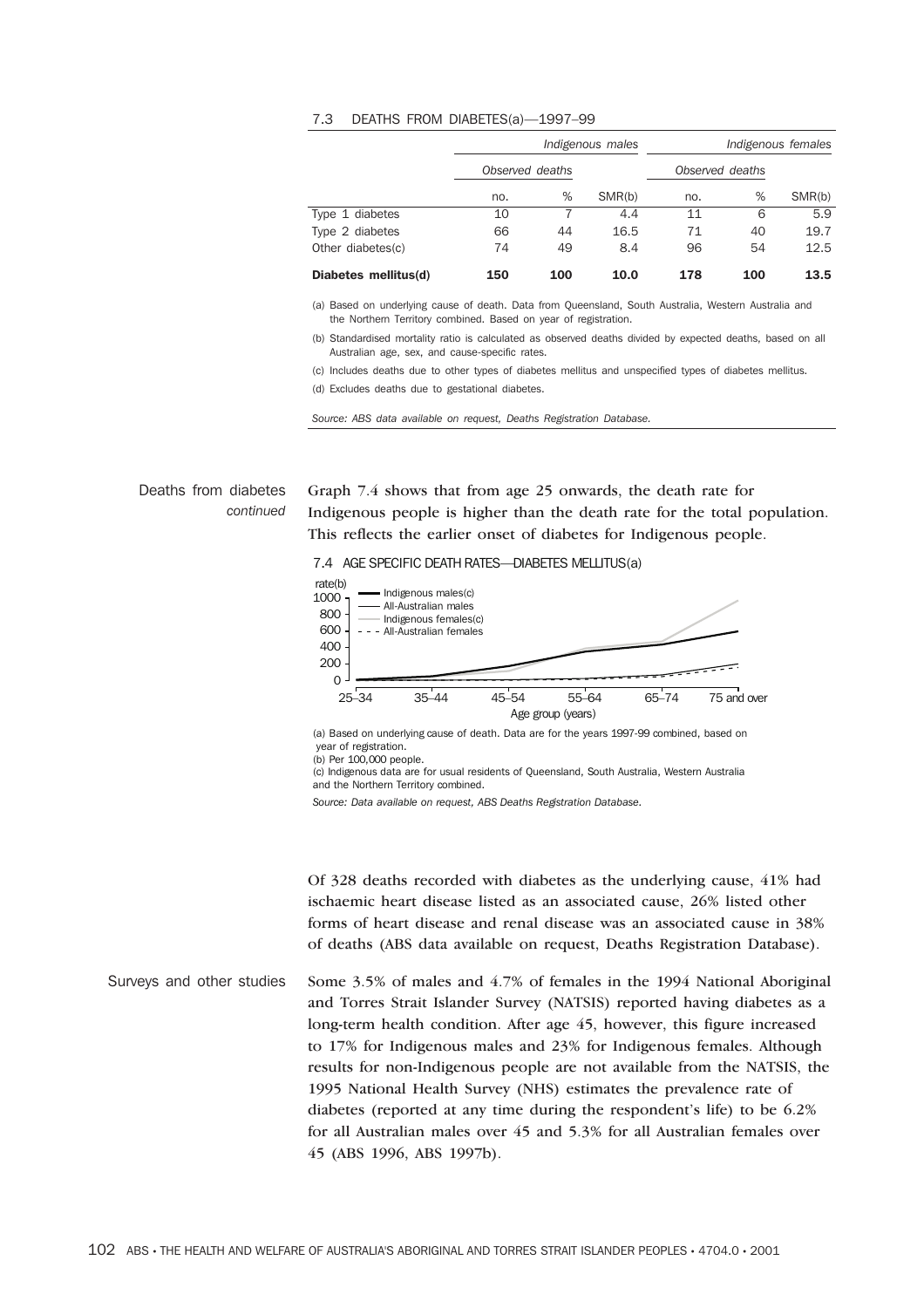### Surveys and other studies *continued*

The age-standardised reported rate of diabetes among Indigenous people aged 15 years and over living in non-remote areas (11%), was four times higher than for the general population (2.7%)(ABS, data available on request, NHS 1995). For Indigenous people aged between 25 years and 55 years, diabetes was reported at rates 7–8 times higher than those for non-Indigenous people (graph 7.5) (ABS 1999c—refer to Explanatory Notes for NHS definition of 'non-remote').



(a) Excludes persons living in remote areas. (b) Some data values too small to graph. *Source: ABS 1999c.*

Both the NATSIS and NHS figures are likely to underestimate the true prevalence of diabetes because health conditions were self-reported in these surveys, and it is likely that many respondents who had the disease were unaware of their condition. The AusDiab Report estimates the prevalence of diabetes in the Australian population aged 25 years and over at 7.5%, rising to 24% in people aged 75 years and over (International Diabetes Institute 2001). The study found that there was one undiagnosed case of diabetes for every diagnosed case. Plans to conduct a similar study, to estimate the prevalence of diabetes in an urban Aboriginal and Torres Strait Islander population are currently being developed.

In 1998, a systematic review of the published evidence concerning diabetes in Aboriginal and Torres Strait Islander populations was undertaken for the Department of Health and Family Services (de Courten et al. 1998). The review examined a large number of small area studies and, despite difficulties in comparability due to different methodologies and diagnostic criteria, found evidence suggesting the overall prevalence rate of diabetes for Indigenous people of all ages lies between 10% and 30%. Another study found the prevalence of diabetes among the 20–50 year age group in six Indigenous communities in northern and central Australia to be 10 times higher than among the Australian non-Indigenous population (O'Dea 1996).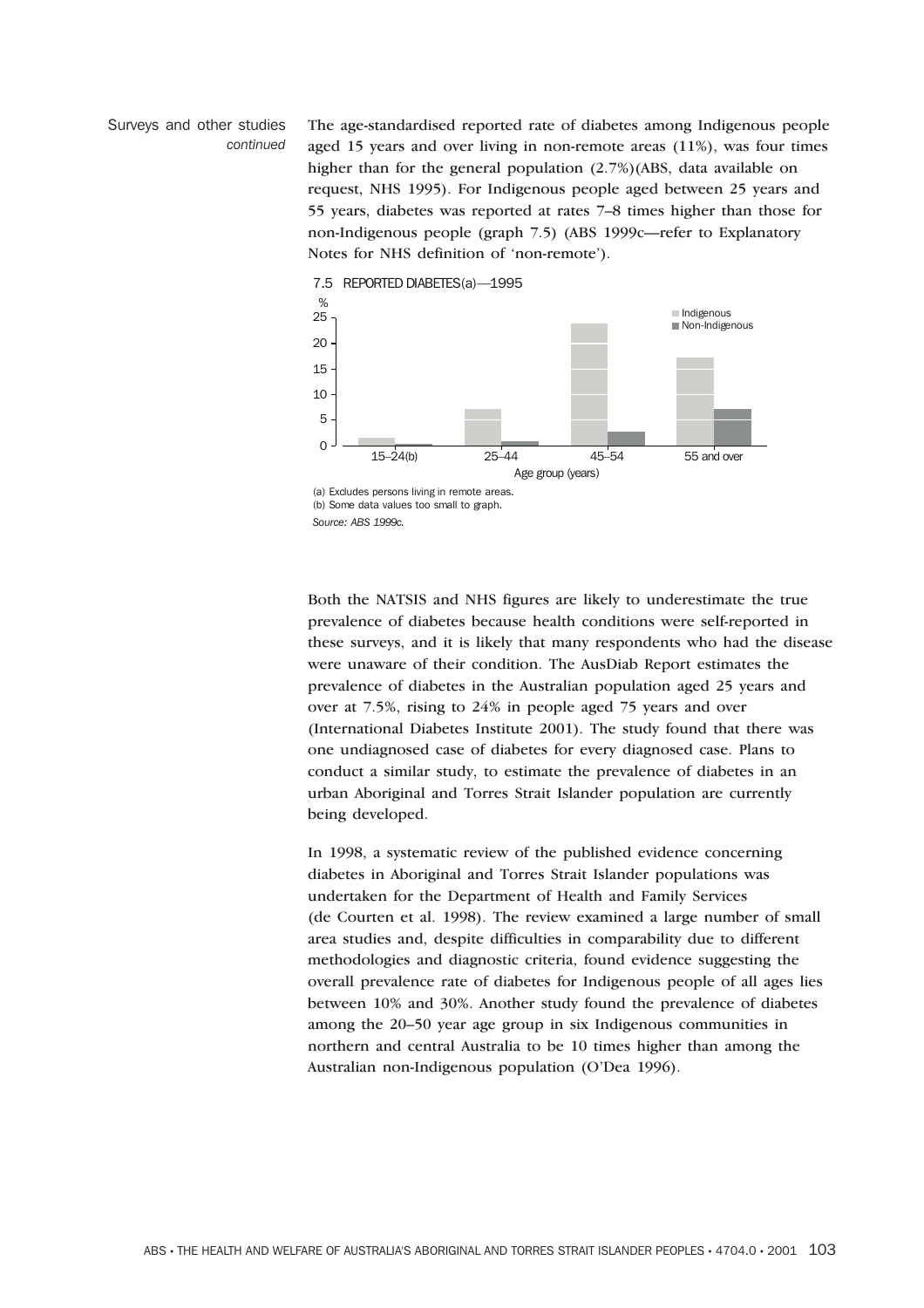Surveys and other studies *continued* From 1 January 1999, the National Diabetes Register was established. It records new cases of insulin-treated diabetes. In 1999 and 2000, there were 51 Indigenous people per 100,000 registered, compared with 34 non-Indigenous people per 100,000 (age standardised, National Diabetes Register, AIHW). Aboriginal and Torres Strait Islander people are considered to be under-represented on the Register. Diabetes has also been found to be prevalent at rates which exceed the general population in indigenous communities in other industrialised nations (inset 7.6).

### 7.6 DIABETES AND OTHER INDIGENOUS PEOPLES

In the USA, approximately 9% of American Indians and Alaskan Natives have been diagnosed with Type 2 diabetes. On average, they are approximately three times more likely to be diagnosed with the disease than other Americans of a similar age (excluding Hispanic people). It has been suggested, however, that the data available underestimate the true extent of diabetes in this population. For example, a study across three geographic areas found that 40–70% of American Indians aged 45–74 had Type 2 diabetes (National Diabetes Information Clearinghouse 2000).

In Canada, diabetes has been estimated to be three times more prevalent in Aboriginal peoples than in the rest of the population, with women accounting for two-thirds of those people diagnosed with the disease (Diabetes in Canada 2000).

According to the 1996–97 New Zealand Health Survey, Maori and Pacific Islander people were more than twice as likely to report having been diagnosed with diabetes than other New Zealanders. A review of studies in New Zealand suggests that the prevalence of diabetes in the Maori population is 5–10%, with Maori people more likely to be diagnosed with diabetes at an earlier age than non-Maori people. Mortality and hospitalisation data suggest that deaths from diabetes among Maori people are 4.5 times higher than for non-Maori people, and that the rate of hospitalisation for diabetes is 3.3 times higher. The higher prevalence of diabetes among Maori may be partially explained by the fact that they are more likely to be overweight than non-Maori people. A survey in 1989–90 revealed that 29% of Maori men were obese, compared with 9% of non-Maori men. Similarly, 27% of Maori women were obese compared with 12% of non-Maori women (Ministry of Health 2000).

| <b>RISK FACTORS FOR</b><br><b>DIABETES</b> | A number of factors have been suggested as influencing the development<br>of diabetes. The following section examines these factors and the roles<br>they play in the prevalence of diabetes in the population.                                                                                                                                                                                                                                                                                                                                                                                                                                                                                                                                                                                                                                                                                                                                               |
|--------------------------------------------|---------------------------------------------------------------------------------------------------------------------------------------------------------------------------------------------------------------------------------------------------------------------------------------------------------------------------------------------------------------------------------------------------------------------------------------------------------------------------------------------------------------------------------------------------------------------------------------------------------------------------------------------------------------------------------------------------------------------------------------------------------------------------------------------------------------------------------------------------------------------------------------------------------------------------------------------------------------|
| Genetic risk factors                       | A family history of diabetes is a risk factor for both Type 1 and<br>Type 2 diabetes, suggesting that genetic factors may play a role in the<br>development of the disease. The appearance of Type 1 diabetes is<br>thought to occur after an auto-immune attack against the<br>insulin-producing beta-cells in the pancreas, which may be caused by a<br>genetic predisposition to the disease and exposure to environmental<br>triggers (de Courten et al. 1998). Similarly, genetic factors play a role in<br>the development of Type 2 diabetes, but their interaction with lifestyle<br>and environmental factors is complex and not yet well understood<br>(O'Dea 1992b). High rates of Type 2 diabetes are often found in<br>populations undergoing rapid changes to their lifestyle. A complex array<br>of environmental and lifestyle factors may 'unmask' a possible genetic<br>susceptibility to the disease in these circumstances (O'Dea 1992b). |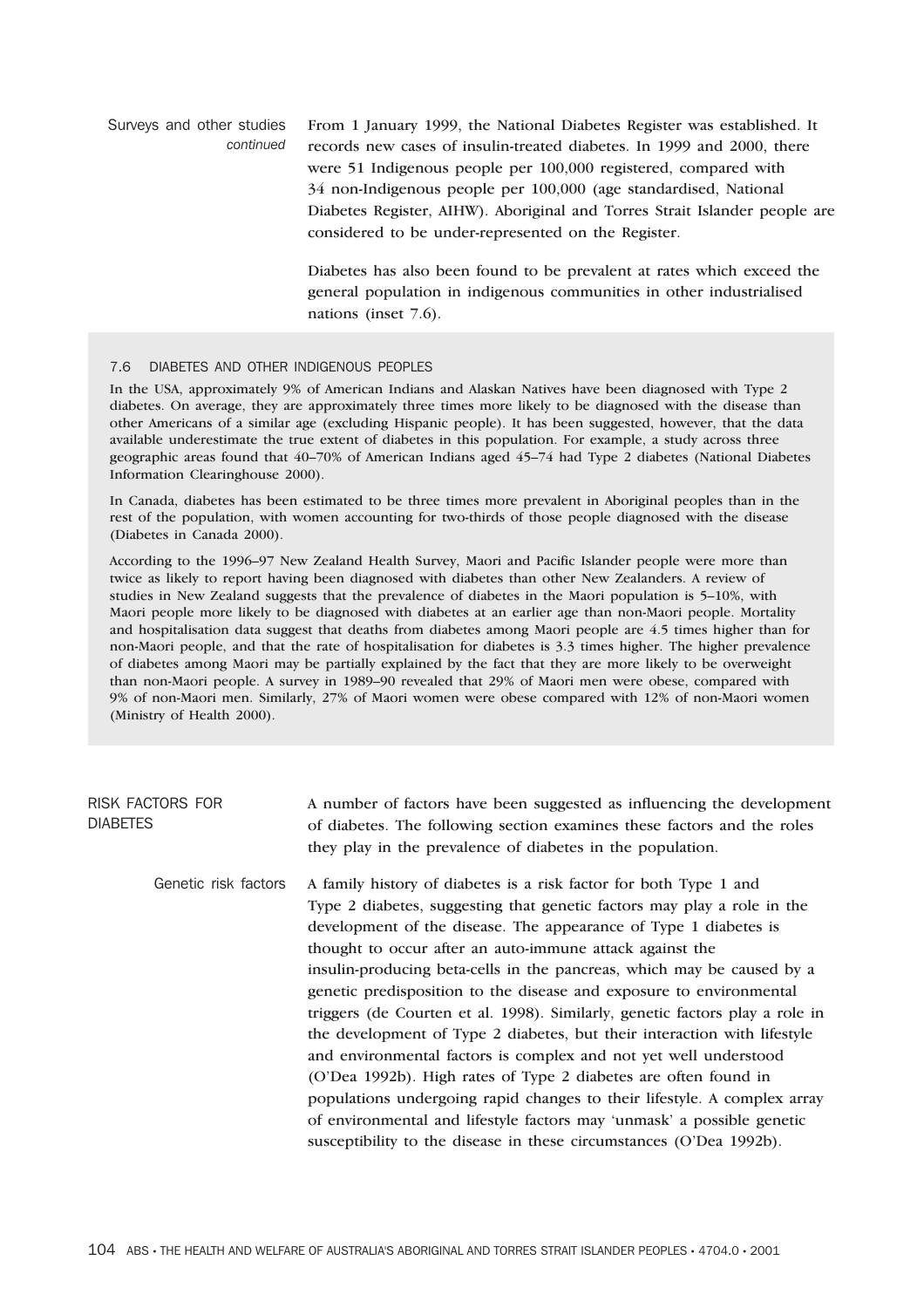Obesity Type 2 diabetes is more common in people who are obese than in those who are not (Perry et al. 1995, Shaten et al. 1993). Aspects of obesity that may be important in the development of Type 2 diabetes include the distribution of fat on the body, the timing of onset and the duration of obesity, and gender differences (de Courten et al. 1998).

> Results from the 1994 NATSIS show that approximately 25% of Indigenous males (aged 18 years and over) and 29% of Indigenous females (aged 18 years and over) were obese. This compares with about 19% of all Australian males and females aged 19 years and over, as reported in the 1995 National Nutrition Survey (NNS) (ABS 1997c). Graphs 7.7 and 7.8 show the proportion of males and females in different age groups who were classified as obese.



(b) 1994 NATSIS.

(c) 1995 NNS. Data from the NNS are for adults aged 19 years or more.

*Source: Cunningham and Mackerras 1998.*

### 7.8 OBESITY(a) IN ADULT FEMALES



(a) Based on body mass index (BMI) (see Glossary).

(b) 1994 NATSIS. (c) 1995 NNS. Data from the NNS are for adults aged 19 years or more.

*Source: Cunningham and Mackerras 1998.*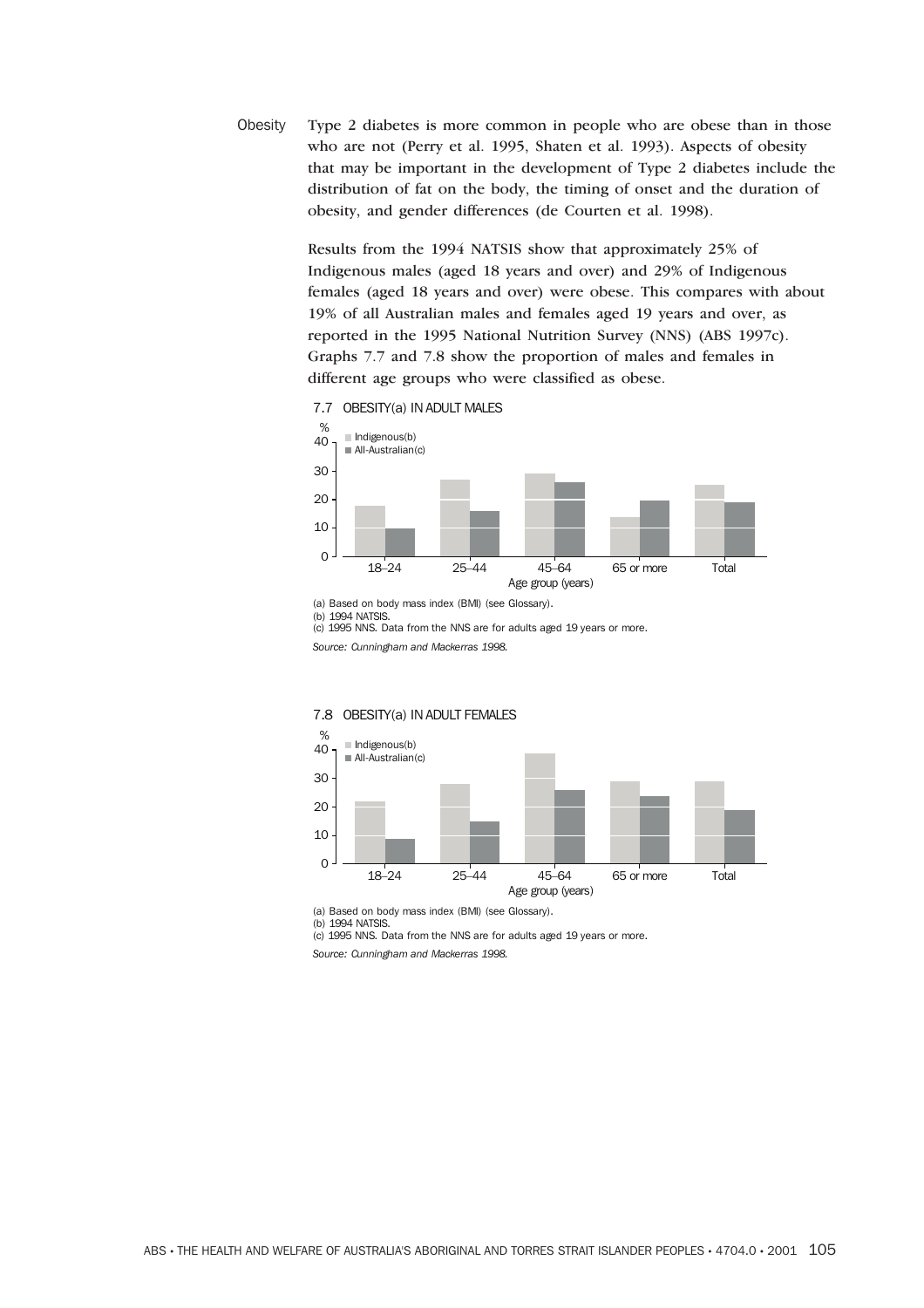Obesity *continued* Results from the 1994 NATSIS show that Indigenous people who were obese were more likely to report diabetes as a long term health condition (11%) than those who were overweight (7%), or of 'acceptable' weight (3%) (ABS 1996). A longitudinal study of Aboriginal people in Central Australia examining the association between body mass index (BMI—see Glossary) and the incidence of diabetes, found that the diabetes incidence rates for each category of BMI were among the highest in the world. Even in the lowest BMI category, the rate of diabetes was two to five times higher than the rate for the non-Aboriginal population (Daniel et al. 1999). O'Dea (1996) and Daniel et al. (1999) have suggested that Aboriginal people may need to achieve a lower BMI than non-Aboriginal people, in order to reduce the risk of diabetes.

> While poor diet and low levels of physical activity are risk factors for Type 2 diabetes, through their contribution to obesity, they are also considered to be independently associated with the disease. Increased levels of physical activity are thought to contribute to improvements in the effectiveness of insulin, even where obesity is present (Kriska et al. 1993).

- Physical activity Physical activity has been shown to lessen the risk of developing diabetes (Perry et al. 1995). From the few data available about the physical activity levels of Aboriginal and Torres Strait Islander people, it appears that Indigenous adults are less likely to exercise than the rest of the adult population. Results from the 1995 NHS show that Indigenous people aged 18 years or more, living in non-remote areas, were less likely than their non-Indigenous counterparts to report having taken exercise for sport, fitness or recreation in the two weeks prior to the survey (59% compared with 66%) (ABS data available on request, 1995 NHS). Indigenous females were more likely (42%) than Indigenous males (38%) to report undertaking no exercise (ABS 1999c). It should be noted that the question about physical activity used in the NHS asked only about exercise undertaken for sport, recreation or fitness and did not reflect total physical activity. NHS data should therefore be treated with caution when taken as an indicator of the level of physical activity among Indigenous people.
	- Nutrition Diet plays a crucial role in the development of Type 2 diabetes. In general, the diet of Aboriginal and Torres Strait Islander people has undergone rapid change, from a low energy, low density diet to a diet high in energy derived from refined carbohydrates and saturated fats (O'Dea 1992b). Evidence suggests that a diet of this kind leads to weight gain and increased insulin resistance, particularly in populations which have undergone rapid lifestyle transition (NHMRC 2000; see also Chapter 6 for a discussion of 'Syndrome X'). The association between diet and diabetes-related conditions was examined in a study involving a group of urban-dwelling Aborigines who spent seven weeks as 'hunter-gatherers' in their homelands in the Kimberley region of northern Western Australia (O'Dea 1984). Dietary changes, including the consumption of food low in saturated fat and high in complex carbohydrates, were accompanied by increased levels of physical activity. Metabolic abnormalities associated with Type 2 diabetes that were observed in the group were reported to be 'greatly improved or completely normalised' (O'Dea 1984).

Inset 7.9 describes two programs aimed at reducing the onset and impact of diabetes in Indigenous communities.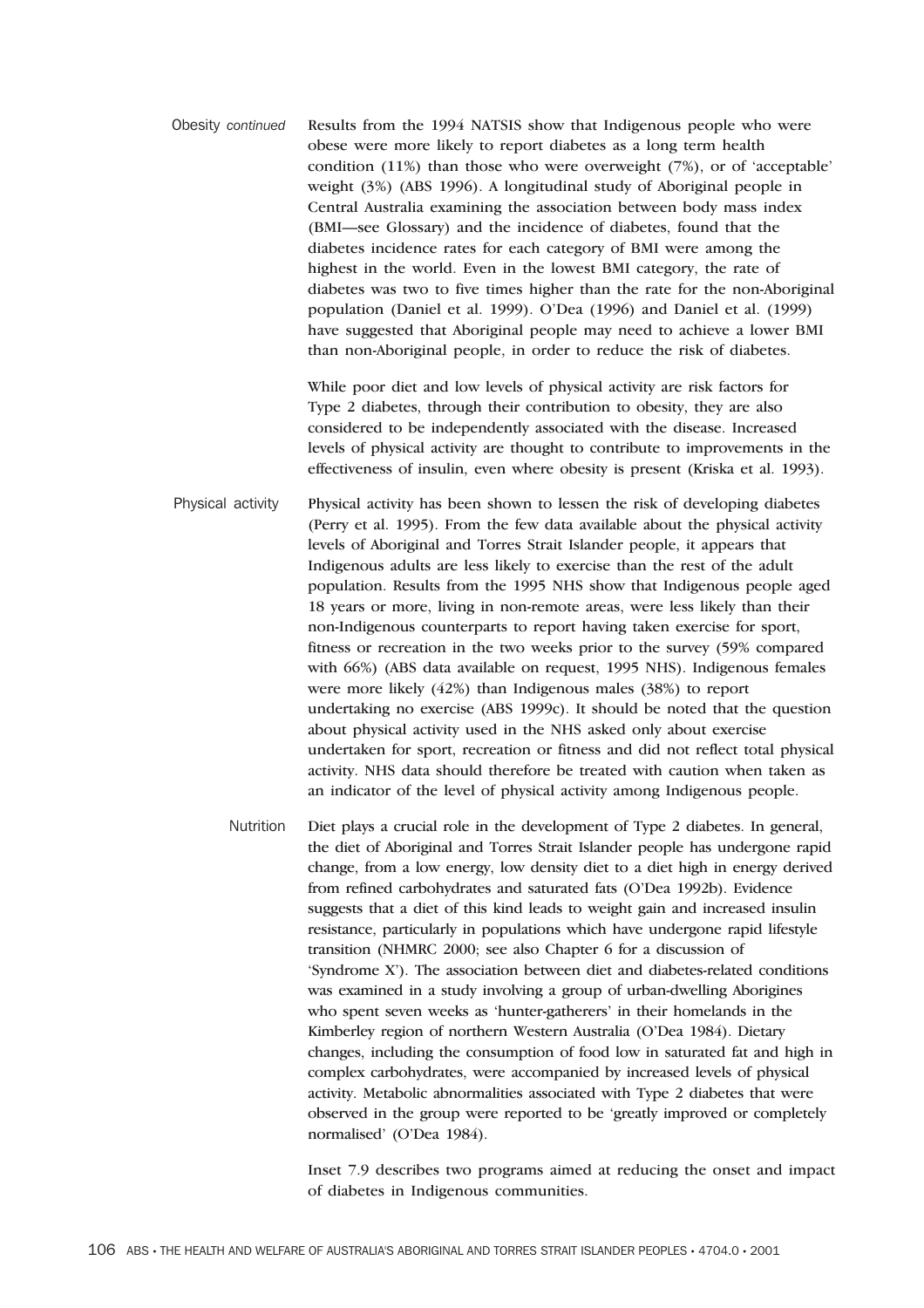#### 7.9 MANAGING DIABETES

#### **Kimberley**

*Looma Healthy Lifestyle,* initiated in 1993, is an example of an Aboriginal community-directed diabetes prevention program. Looma is a community of 500 people in the Kimberley region of northern Western Australia. Community concern about high rates of illness and mortality from diabetes, and the prevalence of diabetes-related complications, resulted in the establishment of the program. Initially a diabetes nurse-educator was employed, followed later by several Aboriginal health workers who assisted Looma community members with the design and implementation of the program.

The first stage of the program involved voluntary screening of adults in the community to identify those with diabetes and those at risk of developing diabetes. The results were discussed with the participants and they were given information on how to manage, or reduce the risk of developing, the disease. The next stage involved taking action within the community to encourage weight reduction and increased physical activity. Local bush tucker and traditional open fire cooking methods were promoted as healthy, low-fat dietary options. Cooking classes and store tours were held to inform people about choosing, preparing and cooking low-fat foods. Physical activity was encouraged through organised hunting trips, participation in sport and regular walking groups. Informal education sessions were held each week to increase people's awareness and understanding of diabetes in the community.

After the program had been in place for four years, improvements were noted in insulin levels although there was no change in the prevalence rates of obesity and diabetes. Reductions in cardiovascular risk factors were also reported. The proportion of older members in the community reporting that they were undertaking regular physical activity and attempting to reduce their intake of fats and sugars, increased markedly over the course of the study.

The keys to the successful long-term operation of the program are considered to be the community's widespread support and commitment, as well as its ownership of the program. Community-wide outcomes included the appointment of local diabetes workers, and the appointment of a community worker to manage the store, instituting a policy emphasising fresh, healthy foods and reducing sales of high-fat and high-sugar products. Health issues were also promoted through sporting and art competitions, and the appointment of a sport and recreation officer. (Rowley et al. 2000b, Spinks & White in Dignan & Sharp (eds) 1996).

### **Torres Strait**

The Torres Strait has a very high prevalence of diabetes (24% of adults over the age of 15) and increasing rates of hospitalisation and death from diabetes complications (Queensland Health 1999). There is good evidence that improved care of people with diabetes, in a community setting, can reduce these complications. A study (McDermott et al. 2001) was undertaken to find the best way of translating this research evidence into practice in the remote clinics of the Torres Strait and Northern Peninsula Area Health Service District.

At the beginning of the study patients receiving diabetes care in 21 clinics were reviewed to determine how good their care was from the point of view of routine checkups, and how often they had been hospitalised in the previous year. A diabetes outreach service was then established to provide direct assistance to the communities involved. In addition, eight of the centres were randomly selected for the establishment of a paper-based recall and reminder system which was used for routine diabetes care and managed by local health workers. The health workers, who had been given basic training in diabetes care, were supported by visits from the project manager, and through weekly phone calls, a bi-monthly newsletter and a mid-project workshop.

After one year, a repeat audit of medical files showed that most measures of good diabetes care had improved in all centres, and that the clinics where the recall and reminder system was in place had performed 21% better than those that did not have the system in place. People with diabetes who were treated at clinics with the recall system in place were 40% less likely than those treated at other centres to have been hospitalised for a diabetes-related condition in the previous 12 months. There was a 32% reduction in hospital admissions for diabetes-related conditions from intervention sites, compared with a 2% reduction from other sites.

The dramatic improvement in diabetes care and outcomes in sites where recall systems were managed by local health workers, suggests that greater health gains can be made by supporting local Indigenous management of community-based chronic disease care systems. In 2001 these systems are being trialled in other North Queensland Indigenous communities, as part of the Chronic Disease Strategy of the Queensland Health Department (McDermott et al. 2001).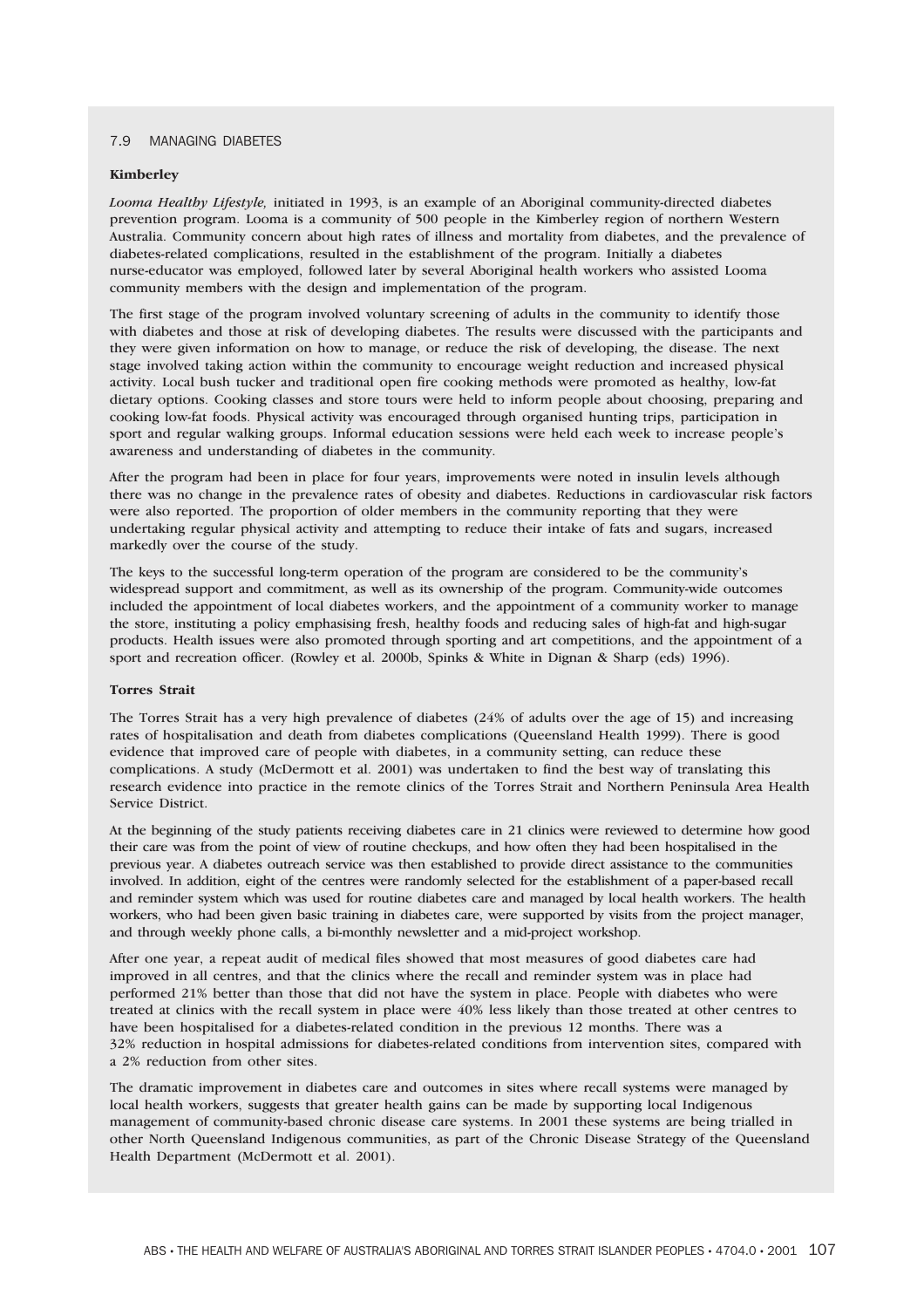# DATA AVAILABILITY AND DATA QUALITY

As noted, reliable national figures for the incidence and prevalence of diabetes in the Indigenous population are not currently available. Diabetes data for Indigenous people from national surveys such as the NATSIS and the NHS are limited because they are obtained through self-reporting, and are therefore likely to underestimate the number of people with the condition. AusDiab (International Diabetes Institute 2001) estimates there are as many people in the general population with 'undiagnosed diabetes' as those who have had the condition diagnosed. A further limitation of both the NATSIS and the NHS is that neither distinguishes between Type 1 and Type 2 diabetes. Data from the NHS, while allowing an Indigenous/non-Indigenous comparison, exclude responses from people living in remote (sparsely settled) areas because of data quality problems (see Explanatory Notes). The NHS also had only a small sample of Indigenous people, reducing the possibility of investigating the characteristics of people who reported diabetes. While the NATSIS had a larger sample size than the NHS, and covered all areas of Australia, it did not provide data that allowed comparisons between Indigenous and non-Indigenous people to be made. The NHS is being run again in 2001 and in 2004/5 (see Chapter 9 for further details). The 2004/5 survey will have a larger Indigenous sample size, which may permit more detailed analysis of self-reported diabetes.

In addition, diabetes may be under-reported in mortality data, as certifying doctors do not always record diabetes as an underlying cause on death certificates. For example, a study of 374 Central Australian Aboriginal adults previously diagnosed with diabetes found that 44% of the death certificates of those subjects who died during the follow-up period did not mention diabetes at all, and diabetes was only mentioned as the underlying cause of death in 50% of cases (Phillips et al. 1995). It is likely that the coding of other conditions associated with diabetes is affected by similar limitations.

In addition, the overall number of deaths registered as Indigenous is likely to be an underestimate because not all death registration records correctly identify Indigenous people. The number of Indigenous people receiving hospital treatment is similarly underestimated. See Chapters 6, 8 and 9 for further details concerning the under-estimation in both mortality and morbidity statistics.